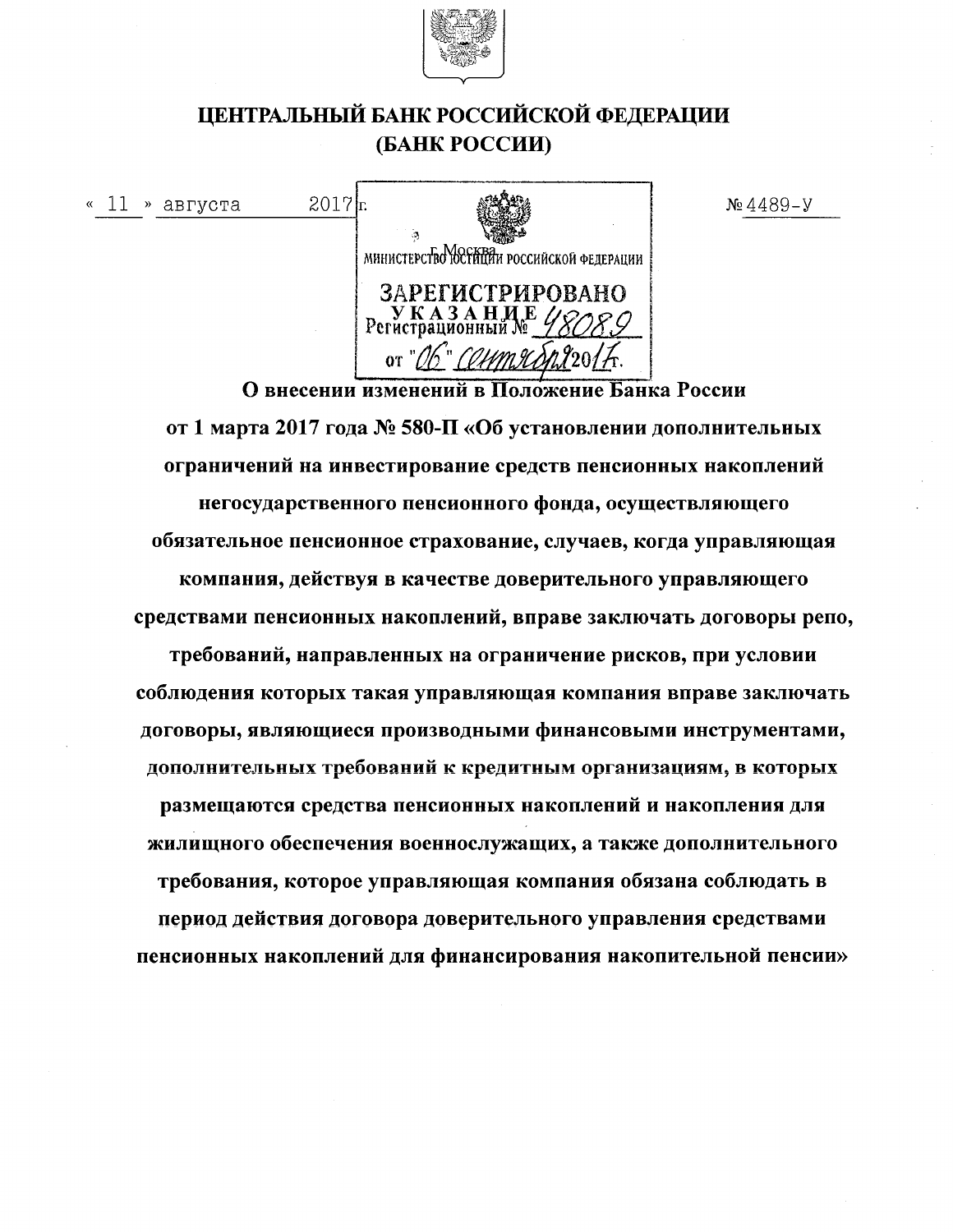1. На основании статьи 24<sup>1</sup> и пункта 11 статьи 36<sup>15</sup> Федерального закона от 7 мая 1998 года № 75-ФЗ «О негосударственных пенсионных фондах» (Собрание законодательства Российской Федерации, 1998, № 19, ст. 2071; 2001, № 7, ст. 623; 2002, № 12, ст. 1093; 2003, № 2, ст. 166; 2004,  $\mathcal{N}_2$  49, ct. 4854; 2005,  $\mathcal{N}_2$  19, ct. 1755; 2006,  $\mathcal{N}_2$  43, ct. 4412; 2007,  $\mathcal{N}_2$  50, ст. 6247; 2008, № 18, ст. 1942; № 30, ст. 3616; 2009, № 29, ст. 3619; № 48, ст. 5731; № 52, ст. 6450, ст. 6454; 2010, № 17, ст. 1988; № 31, ст. 4196; 2011, № 29, ст. 4291; № 48, ст. 6728; № 49, ст. 7036, ст. 7037, ст. 7040, ст. 7061; 2012, № 31, ст. 4322; № 47, ст. 6391; № 50, ст. 6965, ст. 6966; 2013, № 19, ст. 2326; № 30, ст. 4044, ст. 4084; № 49, ст. 6352; № 52, ст. 6975; 2014, № 11, ст. 1098; № 30, ст. 4219; 2015, № 27, ст. 3958, ст. 4001; № 29, ст. 4357; 2016, № 1, ст. 41, ст. 47; № 27, ст. 4225; 2017, № 31, ст. 4754) внести в Положение Банка России от 1 марта 2017 года  $N<sub>2</sub>$  580- $\Pi$  $\langle \langle$ Oб установлении дополнительных ограничений на инвестирование средств пенсионных накоплений негосударственного фонда, осуществляющего обязательное пенсионного пенсионное страхование, случаев, когда управляющая компания, действуя в качестве доверительного управляющего средствами пенсионных накоплений, вправе заключать договоры репо, требований, направленных Ha ограничение рисков, при условии соблюдения которых такая договоры, управляющая компания вправе заключать являющиеся производными финансовыми инструментами, дополнительных требований к кредитным организациям, в которых размещаются средства пенсионных накоплений и накопления для жилищного обеспечения требования, военнослужащих, a также дополнительного которое управляющая компания обязана соблюдать в период действия договора доверительного управления средствами пенсионных накоплений для

 $\Delta$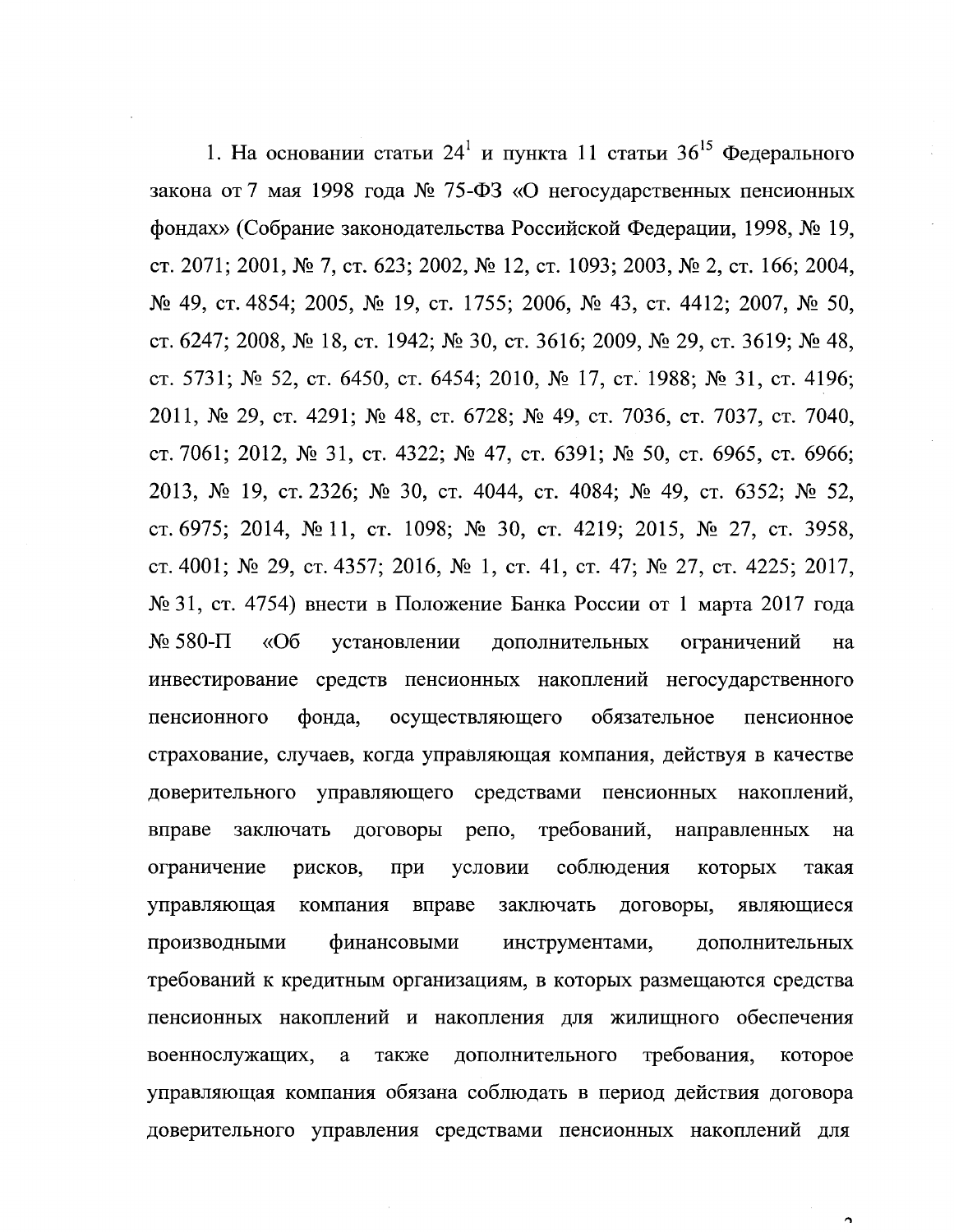финансирования накопительной пенсии», зарегистрированное Министерством юстиции Российской Федерации 23 июня 2017 года № 47127, следующие изменения.

1.1. В подпункте 1.4.4 пункта 1.4:

в абзаце первом слова «абзаца первого» заменить словами «абзаца второго»;

абзац шестой изложить в следующей редакции:

(за исключением субординированных облигаций «облигации кредитных организаций и облигаций, указанных в абзаце четвёртом подпункта 1.1.2 пункта 1.1 настоящего Положения), выпуску которых присвоен рейтинг ниже уровня, установленного Советом директоров Банка России, а в случае его отсутствия – эмитенту облигаций присвоен рейтинг ниже уровня, установленного Советом директоров Банка России, либо рейтинг эмитента облигаций отсутствует, и при наличии поручителя (гаранта) по таким облигациям ему присвоен рейтинг ниже уровня, установленного Советом директоров Банка России, либо рейтинг поручителя (гаранта) отсутствует;».

1.2. Пункт 1.7 после слов «соответствующей требованиям, указанным в пункте 2.1 настоящего Положения» дополнить словами «, с учётом положений пункта 2.3 настоящего Положения».

1.3. В пункте 4.2:

дополнить новым абзацем первым следующего содержания:

«4.2. Абзац четвёртый подпункта 1.1.2 пункта 1.1 настоящего Положения действует по 31 декабря 2017 года включительно.»;

абзацы первый – третий считать абзацами вторым – четвёртым.

 $\mathcal{D}$